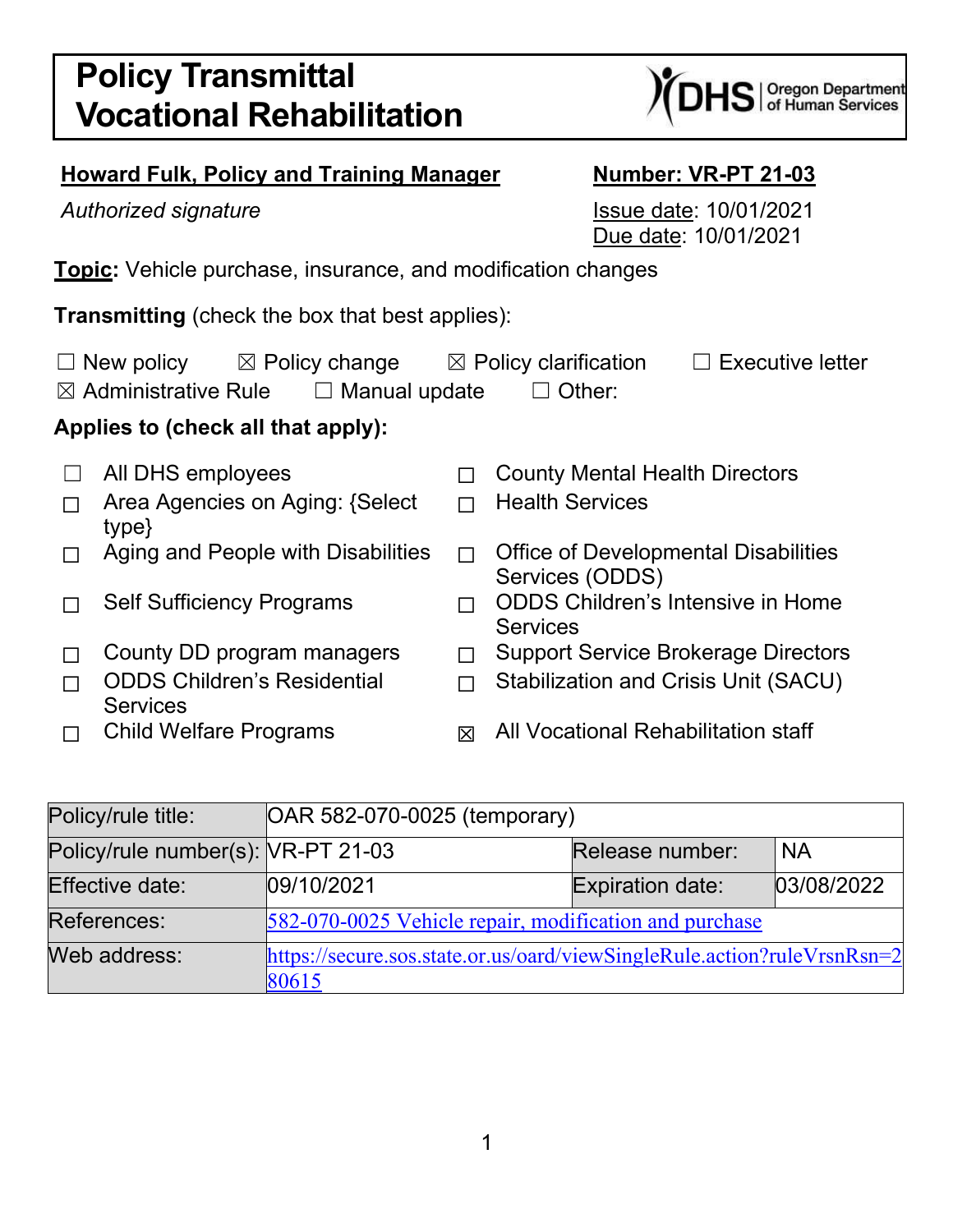## **DISCUSSION AND INTERPRETATION:**

#### **Purpose of changes**

In order to align with Oregon Administrative Rule, Vocational Rehabilitation (VR) has adopted significant changes to our:

- Vehicle Purchase Process,
- Vehicle Modification Process, and,
- Insurance Purchase Guidance.

Clients with disabilities must be eligible for VR services and these services and costs must be part of their Individualized Plans for Employment (IPE).

#### **Changes to Oregon Administrative Rules (OAR) 582-070-0025**

The [rules governing the vehicle purchase, insurance, and modifications](https://secure.sos.state.or.us/oard/viewSingleRule.action?ruleVrsnRsn=280615) were changed effective 9/10/2021. Previous rule, policy and procedures are now obsolete and must not be followed.

Revisions to VR rule address important requirements for a participant who requires a vehicle purchase or vehicle modification as part of their Individualized Plan for Employment. These include:

- Security Lien Requirements. VR will no longer be the owner of the vehicle. Instead it will be a lien holder. The Security Lien document provides further participant requirements for purchase of the vehicle, and any modifications.
- Insurance requirements. Under state rule, VR is prohibited from directly purchasing insurance for any participant. Insurance costs for a VR purchased vehicle may be reimbursed in some situations.
- Funding vehicle repairs. Allowable repairs are necessary to safely and independently operate the vehicle; essential to maintain the individual's employment; and, not routine maintenance expenses.
- Possession and repossession of purchased vehicles. When the participant successfully achieves competitive integrated employment the vehicle, the lien can be removed. If the person is not successfully employed, the vehicle must be returned to VR.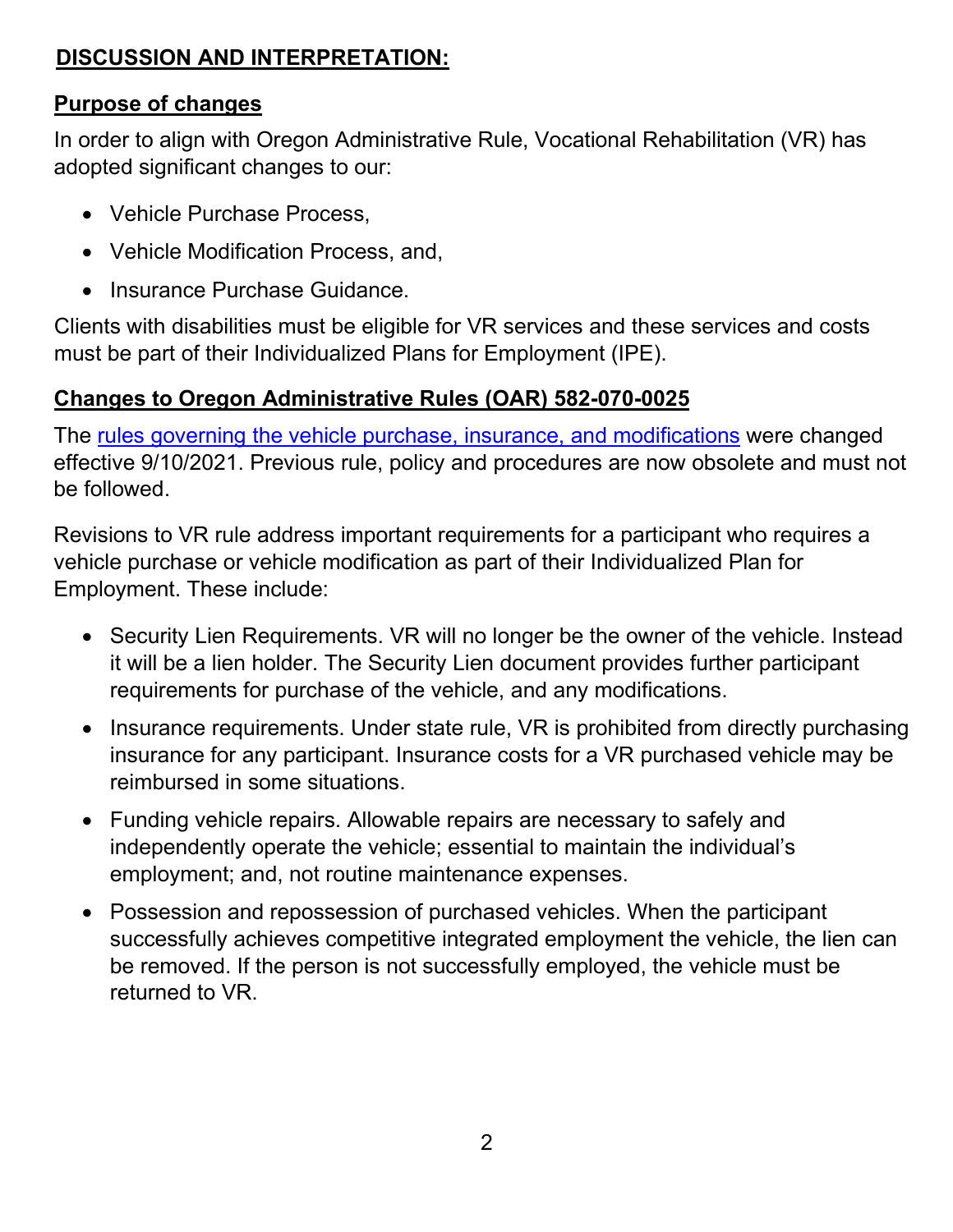# **Changes to vehicle purchase, insurance, and modification responsibilities** *Vehicle Purchase Checklist*

VRCs must complete the Vehicle Purchase Checklist when a program participant requires a vehicle purchase as part of their IPE.

- A vehicle purchase must overcome a participant's disability related barrier to employment and not be the primary purpose of the IPE itself.
- A participant must have an employment related requirement for a vehicle. A lack of transportation may not qualify a program participant for vehicle purchase consideration by itself.
- A vehicle purchase must be the least cost option.
- The vehicle purchase checklist must be followed and completed entirely.
- The Vehicle Pre-Purchase Agreement and Vehicle Security Lien Agreement must be completed entirely.

# *Vehicle Modification Checklist*

VRCs must complete the Vehicle Modification Checklist when a program participant requires a vehicle modification as part of their IPE.

- Vehicle modification must overcome a disability related barrier to employment and not be the primary purpose of the IPE itself.
- Vehicle modification must be the least cost option.
- The vehicle modification checklist must be completed entirely.
- When a program participant purchases a vehicle as part of a modification process, the vehicle must either be already purchased or have a projected delivery date from the dealer prior to VR soliciting bids for the modification process.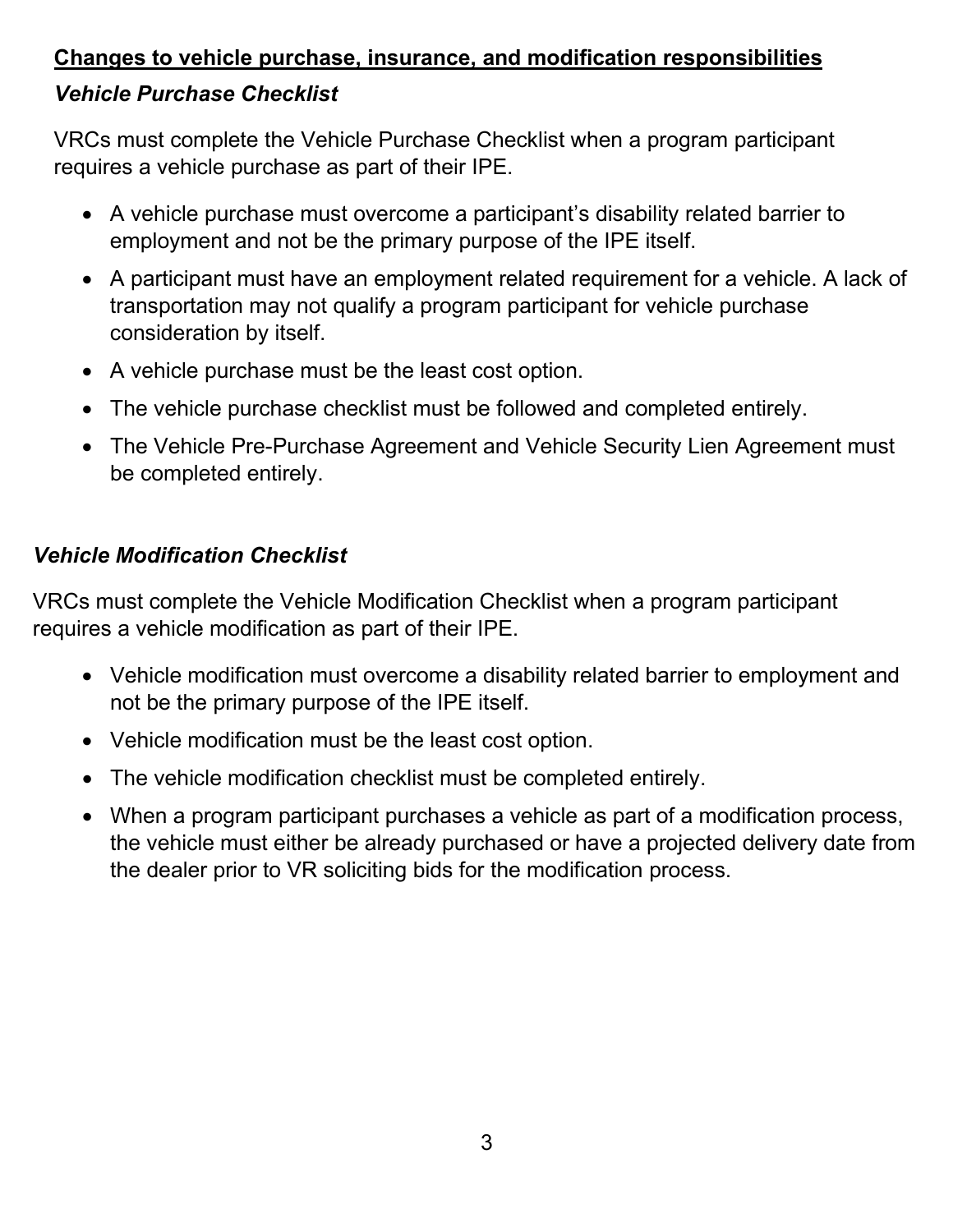#### *Vehicle insurance purchase*

VR is prohibited from purchasing insurance for any program participant.

- The Oregon Department of Administrative Services Risk Management Division is the only authorized state entity permitted to purchase insurance.
- When VR maintains an active Security Lien Agreement for a vehicle purchased by the Program as part of a participant's IPE, VR may reimburse the cost of the programs mandated insurance coverage for the period the security lien agreement is in effect.

#### **Pre-Agreement and Agreement for security interest**

- A Vehicle Purchase Pre-Agreement must be signed by the participant prior to the vehicle purchase being approved.
	- $\circ$  This agreement outlines the participant's requirements as part of the vehicle purchase process and explains the required security lien agreement. No purchase may be made without a signed security lien agreement.
- A Vehicle Security Lien Agreement must be signed by the participant prior to VR releasing a purchased vehicle to the client.
	- o This agreement is a legally binding contract that outlines the participant's responsibilities and program requirements.
	- o It allows the participant to possess, operate and retain a vehicle purchased by the Program as part of the participant's IPE.
- The Vehicle Security Lien Agreement describes the participant requirements if they are not successfully rehabilitated.
	- $\circ$  If a program participant is unable to complete a successful vocational rehabilitation as defined by state and federal rule, the participant must surrender the program purchased vehicle to VR upon request.
	- $\circ$  If a program participant does not comply with the participation expectations outlined in the security lien agreement, the participant must surrender the program purchased vehicle to VR upon request.